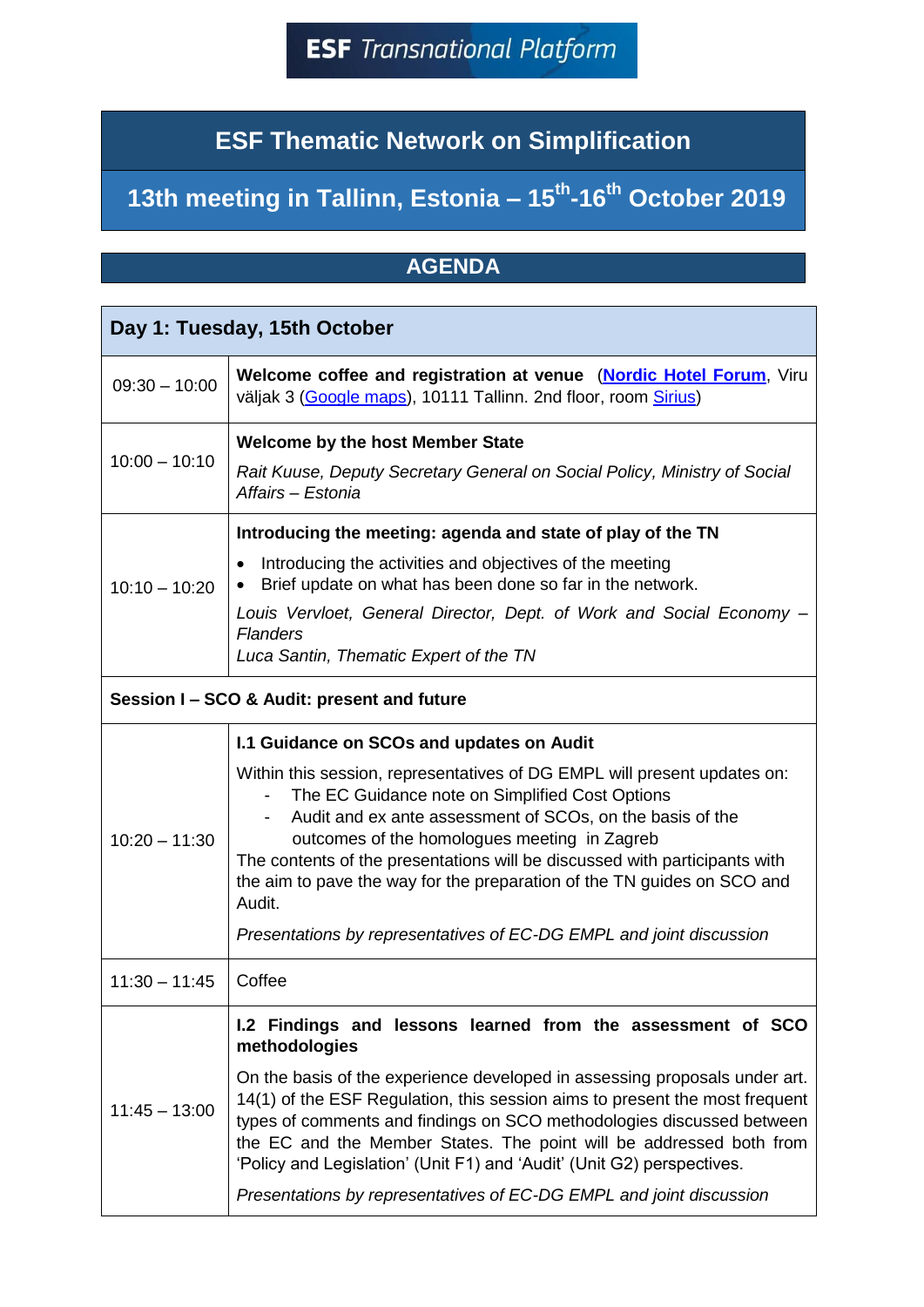| $13:00 - 14:00$                         | Lunch                                                                                                                                                                                                                                                                                                                                                                                                                                                                                                                                                                                                                                                                           |  |
|-----------------------------------------|---------------------------------------------------------------------------------------------------------------------------------------------------------------------------------------------------------------------------------------------------------------------------------------------------------------------------------------------------------------------------------------------------------------------------------------------------------------------------------------------------------------------------------------------------------------------------------------------------------------------------------------------------------------------------------|--|
|                                         | 1.3 SCOs in 2021-2027                                                                                                                                                                                                                                                                                                                                                                                                                                                                                                                                                                                                                                                           |  |
| $14:00 - 15:30$                         | This session aims to move forward with discussions on SCOs for the next<br>programming period.<br>Following a brief update on the state of play of the negotiations for the<br>2021-2027 period, the structure of template (i.e. Annex V) to submit<br>proposals for adoption of SCOs under art. 88 of the CPR will be presented<br>and discussed.<br>The session will also include a brief update on 'EU level SCOs' for the next<br>programming period.                                                                                                                                                                                                                       |  |
|                                         | Presentations by representatives of EC-DG EMPL and joint discussion                                                                                                                                                                                                                                                                                                                                                                                                                                                                                                                                                                                                             |  |
| $15:30 - 15:45$                         | Coffee                                                                                                                                                                                                                                                                                                                                                                                                                                                                                                                                                                                                                                                                          |  |
| Session II - Wider scope for a wider TN |                                                                                                                                                                                                                                                                                                                                                                                                                                                                                                                                                                                                                                                                                 |  |
|                                         | II.1 Wider scope: different topics and tasks for the TN                                                                                                                                                                                                                                                                                                                                                                                                                                                                                                                                                                                                                         |  |
| $15:45 - 17:00$                         | At the $12th$ meeting of the network (Hamburg, June 2019), TN members<br>have been invited to reflect and discuss the structure and functioning of the<br>TN in the coming years. The outcomes of the discussion indicate that all TN<br>members express a clear demand for widening the scope of the network,<br>by dedicating more attention and efforts to other topics than SCOs and<br>Audit. This approach, which is fully consistent with the mission of the TN,<br>would allow to enhance the added value and impact of the network, which<br>has been already recognised as a key forum for discussing proposals and<br>solutions on simplification at European Level. |  |
|                                         | Against this background, the rationale of this session is to identify a first set<br>of concrete actions that could be carried out by the TN in next years to<br>simplify the work (and life) of ESF authorities and stakeholders. Participants<br>will be invited to discuss, in groups, the practical solutions implemented by<br>the Member States around the key tasks covered by the TN survey on<br>'Administrative costs and burden' as well as other solutions (or issues)<br>which would be proposed by TN members at the meeting.<br><b>Working groups</b>                                                                                                            |  |
|                                         |                                                                                                                                                                                                                                                                                                                                                                                                                                                                                                                                                                                                                                                                                 |  |
| 19:30                                   | <b>TN</b> dinner                                                                                                                                                                                                                                                                                                                                                                                                                                                                                                                                                                                                                                                                |  |

| Day 2: Wednesday, 16th October |                                                                                                                                                                                                                                                                                                                                                        |  |
|--------------------------------|--------------------------------------------------------------------------------------------------------------------------------------------------------------------------------------------------------------------------------------------------------------------------------------------------------------------------------------------------------|--|
|                                | <b>II.2 Wider network</b>                                                                                                                                                                                                                                                                                                                              |  |
| $9:15 - 10:15$                 | Further to 'widening the scope of the TN', in terms of topics and actions to<br>address and carry out, a second relevant indication that emerged from the<br>12 <sup>th</sup> meeting is to strengthen and develop more the link between the TN<br>and national authorities and stakeholders, as well as to enhance<br>coordination at national level. |  |
|                                | This session would aim to discuss concrete actions that could be carried<br>out by the TN in order to:                                                                                                                                                                                                                                                 |  |